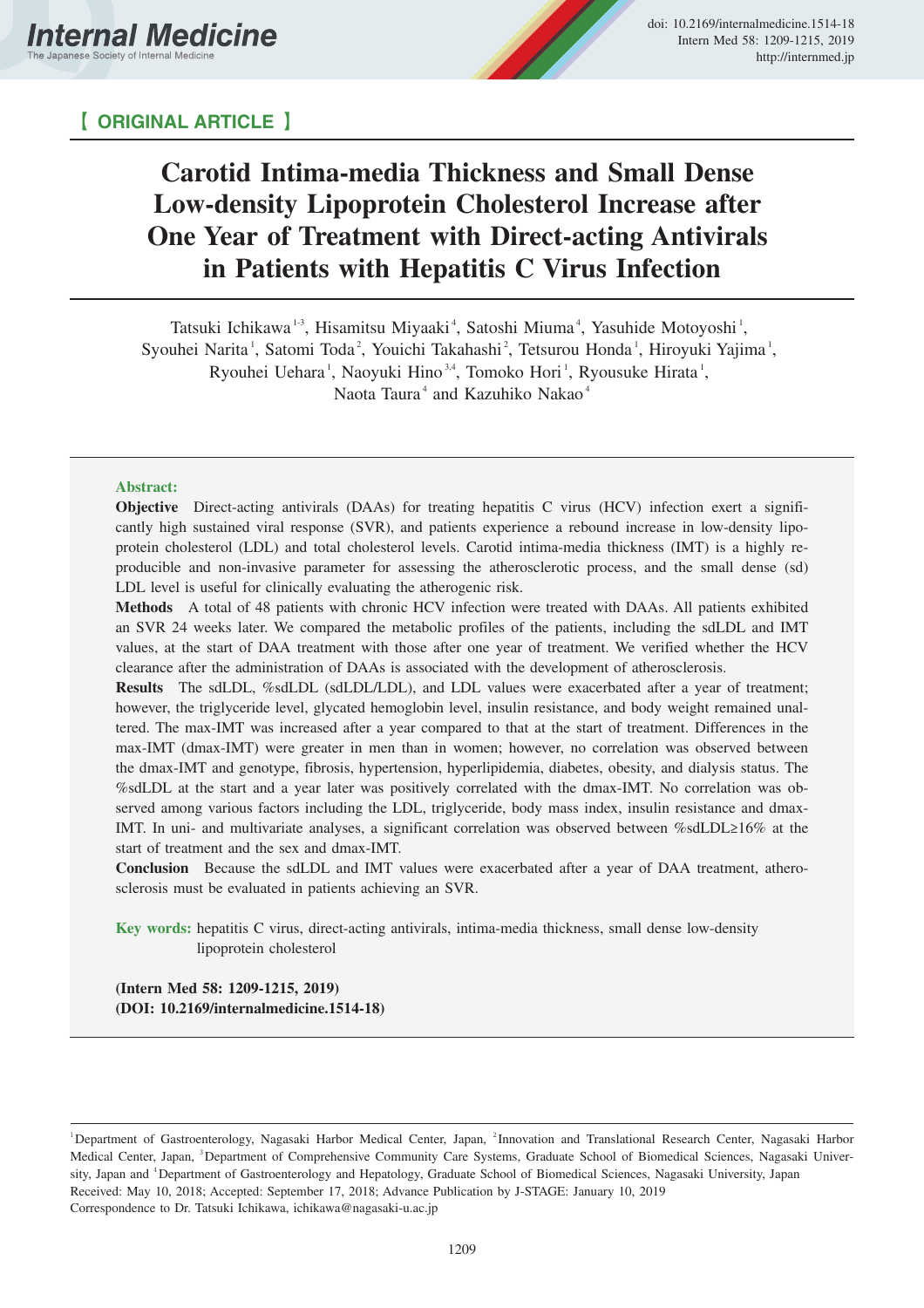**Table 1. Clinical Profiles of 48 Patients before DAA Treatment.**

| Parameter                                     | Number or Mean (SD) |
|-----------------------------------------------|---------------------|
| Women/Men                                     | 28/20               |
| FIB-4 $(23.25/\leq 3.25)$                     | 21/27               |
| $FIB-4$                                       | 3.63(1.92)          |
| HCV genotype 1B/2A+2B                         | 40/8                |
| DAA DCVASV/SOFLDV/SOFRBV                      | 4/36/8              |
| Age (years)                                   | 70.1 (11.08)        |
| HCV-RNA (log IU/mL)                           | 5.8(1)              |
| $ALT$ (U/L)                                   | 46.8 (41.12)        |
| Albumin $(g/dL)$                              | 4.3(0.5)            |
| $AFP$ (ng/mL)                                 | 9.4(14.5)           |
| PIVKA-II (mAU/mL)                             | 19.8 (7.28)         |
| $LDL$ (mg/dL)                                 | 107.8 (34.8)        |
| $sdLDL$ (mg/dL)                               | 19.8 (10.6)         |
| %sdLDL                                        | 18(7.2)             |
| $HDL$ (mg/dL)                                 | 60.9(19.4)          |
| $TG$ (mg/dL)                                  | 107.8 (72.9)        |
| HbA1c $(\%)$                                  | 5.7(0.7)            |
| Body weight (kg)                              | 53.9(11)            |
| BMI (kg/m <sup>2</sup> )                      | 22 (3.419)          |
| HOMA-IR                                       | 2.76(1.72)          |
| Creatinine eGFR (mL/min/1.73 m <sup>2</sup> ) | 64.9 (23.95)        |
| Cystatin eGFR $(mL/min/1.73 m2)$              | 57.23 (24.1)        |
| Hypertension -/+                              | 26/22               |
| Hyperlipidemia -/+                            | 43/6                |
| Diabetes -/+                                  | 44/4                |
| Obesity $-/-$                                 | 37/11               |
| Dialysis -/+                                  | 44/4                |

Normal ranges of clinical parameters in fasting serum were as follows: ALT 5-40 U/L, albumin 3.8-5.2 g/dL, LDL 70-139 mg/dL, HDL men 40-86 mg/dL, HDL women 40-96 mg/dL, TG 50-149 mg/dL, and HbA1c 4.6-6.2%. All laboratory measurements were conducted after overnight fasting.

FIB-4: fibrosis-4, DAA: direct acting anti-viral, DCV/ASV: Daclatasvir/ asunaprevir, SPF/LDV: sofosbuvir/Ledipasvir, SOF/RBV: sofosbuvir/ ribavirin, ALT: aspartate aminotransferase, AFP: <sup>α</sup>-fetoprotein, PIVKA: protein induced vitamin K ascent, BMI: body mass index, HOMA-IR: homeostasis model assessment insulin resistance

# **Introduction**

The recent introduction of direct-acting antivirals (DAAs) has changed hepatitis C virus (HCV) infection treatment. Daclatasvir/asunaprevir (DCV/ASV) (1) and sofosbuvir/ledipasvir (SOF/LDV) (2) for HCV 1B infection and sofosbuvir/ ribavirin (SOF/RBV) for HCV 2A/2B infection (3) are common DAA treatments in Japan. These treatments result in significantly high sustained viral response (SVR) rates (85- 100%) after a short treatment course (12-24 weeks) without any severe adverse effects. As a result of DAA treatment for HCV infection, the rate of hepatocellular carcinoma occurrence or recurrence is not markedly different between patients achieving an SVR after receiving DAA and those achieving an SVR after receiving interferon-based therapy (4). In addition, the wait time for liver transplantation for HCV infection complicated by decompensated cirrhosis has decreased by over 30% due to the advent of DAA therapy (5).

It has been reported that SVR induced by interferon-based therapy resolves HCV-related extrahepatic disorders and reduces the overall mortality due to hepatic and non-hepatic pathologies as well as the risk of cardiovascular events and bacterial infections (6). SVR causes a two-thirds reduction in the risk of type 2 diabetes mellitus development in HCVpositive patients treated with interferon-based therapy (7). Interferon-based treatment is also associated with a lower risk of end-stage renal disease, acute coronary syndrome, and ischemic stroke (8). HCV-infected patients exhibit increased rates of insulin resistance, diabetes, and atherosclerosis, which may lead to increased cardiovascular morbidity and mortality (9).

The serum lipid profile is a prediction factor for SVR (10), and a significant proportion of patients successfully treated with interferons experience a rebound increase in low-density lipoprotein cholesterol (LDL) and total cholesterol to levels associated with an increased risk of coronary artery disease (10, 11). Similarly, interferon-free DAA treatments increase serum LDL levels during and after DAA treatment (12-15). LDL is considered one of the most important risk factors for cardiovascular diseases (16). Therefore, monitoring the lipid levels in the body is important in patients receiving antiviral therapy (11).

The carotid intima-media thickness (IMT) is a highly reproducible and non-invasive parameter for assessing the atherosclerotic process (17). The measurement of small dense (sd) LDL by the current precipitation method is useful for evaluating the atherogenic risk and may be applicable in routine clinical examinations (18). The change in the sdLDL and IMT values in patients with SVR has not been evaluated. We compared the metabolic profiles of patients, including the sdLDL and IMT values, at the start of DAA treatment and one year into treatment and determined whether the HCV clearance after the administration of DAA is associated with the development of atherosclerosis.

# **Materials and Methods**

#### **Patients**

A total of 48 patients with chronic infection with HCV genotypes 1B, 2A, and 2B along with chronic hepatitis and compensatory cirrhosis were treated with the DAAs DCV/ ASV (Bristol-Myers Squibb, Tokyo, Japan) or SOF/LDV (Gilead Sciences, Tokyo, Japan) for 1B and SOF/RBV (Chugai Pharmaceutical, Tokyo, Japan) for 2A/2B at Nagasaki Harbor Medical Center between June 2014 and November 2016 (Table 1). Combination therapy with oral DCV/ASV was provided for 24 weeks (1), and SOF/LDV and SOF/RBV were orally administered for 12 weeks (2, 3). During the treatment period, serum HCV-RNA was exam-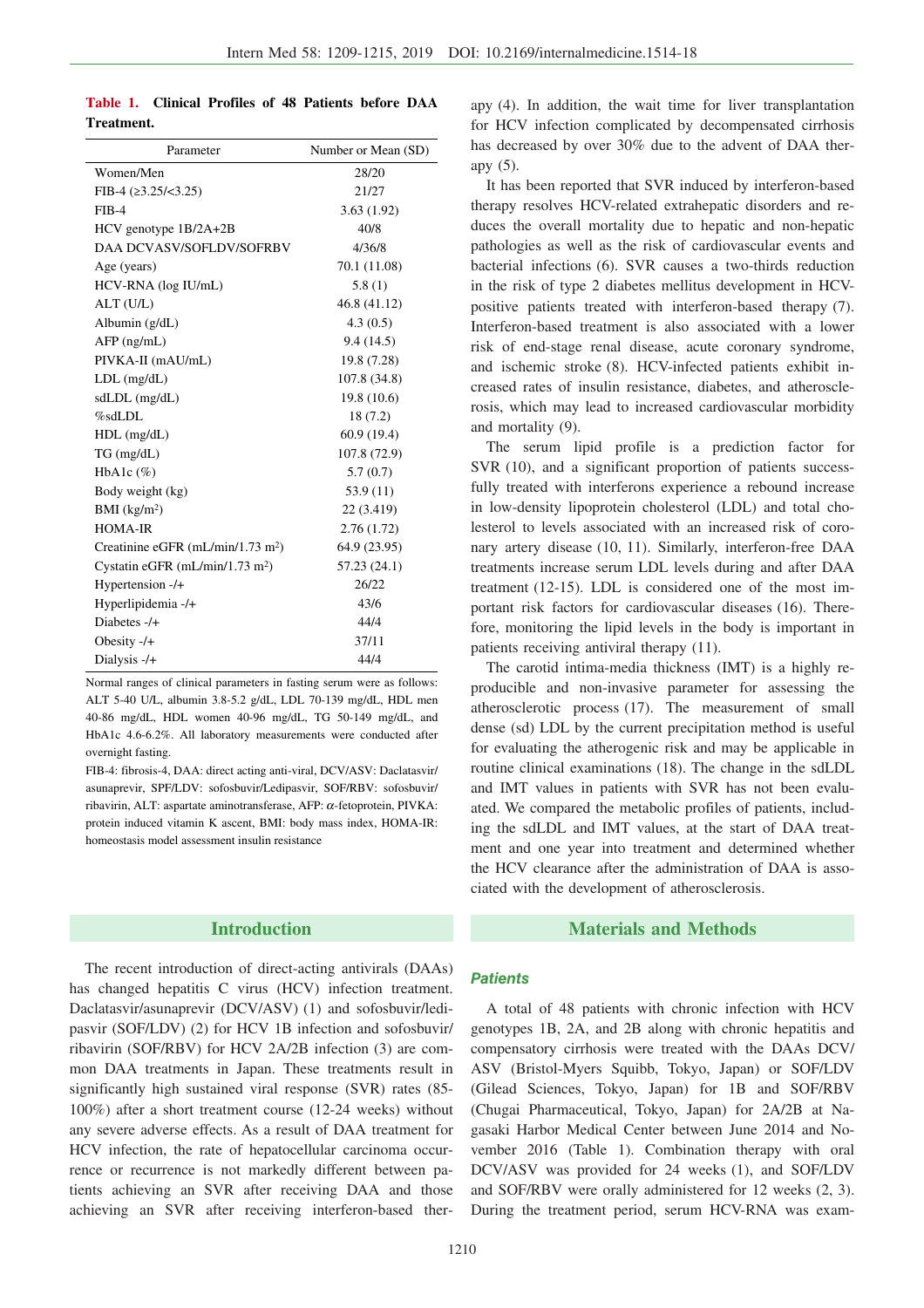| Table 2. Changes in Metabolic Parameters from before |  |                                     |  |  |  |
|------------------------------------------------------|--|-------------------------------------|--|--|--|
| <b>DAA Treatment to One Year Later.</b>              |  |                                     |  |  |  |
| <b>D</b> oromatar                                    |  | $Rafore DAA$ One vear later n value |  |  |  |

| Parameter        | <b>Before DAA</b> |              | p value   |
|------------------|-------------------|--------------|-----------|
| $sdLDL$ (mg/dL)  | 19.8(10.6)        | 30.2(15.6)   | < 0.0001  |
| $\%$ sdLDL       | 18(7.2)           | 24.5(9.9)    | < 0.0001  |
| $LDL$ (mg/dL)    | 107.5 (34.8)      | 119.8 (36.2) | < 0.0001  |
| $HDL$ (mg/dL)    | 60.9 (19.4)       | 66.3(22.4)   | 0.002     |
| HDL/LDL          | 0.618(0.255)      | 0.609(0.38)  | <b>NS</b> |
| $TG$ (mg/dL)     | 107.8 (72.9)      | 114.9 (83.4) | <b>NS</b> |
| HbA1c $(\%)$     | 5.7(0.7)          | 5.8(0.7)     | <b>NS</b> |
| <b>HOMA-IR</b>   | 2.76(1.72)        | 3.22(2.8)    | <b>NS</b> |
| Body weight (kg) | 54 (11)           | 54.5 (11.2)  | NS        |
|                  |                   |              |           |

Values represent the mean (SD). Laboratory results were compared using *t-*tests.

ined every 4 weeks; after the end of the treatment period, these measurements were performed every 12 weeks. SVR was determined at 24 weeks after the end of treatment. Data on concomitant medications for hypertension, hyperlipidemia, diabetes, obesity [body mass index (BMI) >25], and dialysis were obtained before starting the treatment.

The identification of hypertension and hyperlipidemia affected the medical history and the use of orally medication to treat these diseases.

Cervical artery ultrasound imaging was performed at the start of treatment and a year into treatment. This study was performed by retrospective observations.

Informed consent was obtained from each patient included in the study, and the study protocol conformed to the ethical guidelines of the 1975 Declaration of Helsinki, as evidenced by the approval of the study by the Human Research Ethics Committee of Nagasaki Harbor Medical Center.

### **Measurements**

Laboratory data and anthropometric measurement data were obtained for each patient every 4 weeks during treatment and every 12 weeks after treatment. Laboratory examinations included the assessment of total protein, albumin, total bilirubin, alanine aminotransferase, γ glutamyl transpeptidase, cholinesterase, triglycerides (TG), total cholesterol, high density lipoprotein cholesterol (HDL), LDL, fasting plasma glucose, and glycated hemoglobin (HbA1c). The LDL/HDL ratio was calculated at the same time (i.e., at the start of treatment). Insulin resistance was evaluated by the homeostasis model assessment (HOMA-IR) method using the following formula:  $HOMA-IR =$  fasting glucose (mg/dL) ×9 fasting insulin (IU/mL)/405. sdLDL was assayed using a commercially available assay kit (sdLDL-EX; Denka Seiken, Tokyo, Japan) based on a previously established method (18). The %sdLDL was calculated based on the sdLDL/LDL determined at the same time. The extent of liver fibrosis was assessed based on the fibrosis-4 (FIB-4) status (19).

The carotid IMT was measured by B-mode ultrasonogra-

phy with a 10-MHz probe [EZU-MT29-S1 (KE13191108); Avius HITACHI, Tokyo, Japan]. We examined the far walls of the left and right common carotid arteries. Examinations were made from three different longitudinal projections (i.e., anterior-oblique, lateral, and posterior-oblique). The IMT was assessed as the greatest thickness at any location on the far walls of carotid arteries, including atheromatous plaques on both sides. The greatest unilateral IMT value, which was higher than that of the other side, was defined as the max-IMT. All measurements (scans and image analyses) were performed by the same physician with the same equipment. Measurements of the mean-IMT were made at three levels of the lateral and medial walls 1-3 cm proximal to the carotid bifurcation.

#### **Statistical analyses**

Data were analyzed using the StatView 5.0 software program (SAS Institute, Cary, USA). Laboratory result variables were compared using a correlation analysis, *t*-tests, and  $\chi^2$ -square tests. Correlations were evaluated with coefficients of correlation. A multivariate analysis was performed with logistic regression tests. Values of  $p<0.05$  were considered statistically significant.

#### **Results**

The clinical profiles of all patients at the start of DAA treatment are presented in Table 1. Regarding the HCV genotype, 28 patients had HCV 1B, and 20 patients had HCV 2A/2B infections. A total of 28 patients were women. The mean BMI was 22, and 11 patients were obese (BMI> 25). The mean HOMA-IR was 2.76. On average, non-obese patients had insulin resistance at the start of treatment. Patients were not taking any antiplatelet agents or eicosapentaenoic acid agents orally, and statin was the only medication given for hyperlipidemia. All patients had achieved an SVR at 24 weeks after the end of treatment.

First, we selected factors related to metabolic disease and atherosclerosis, and these factors at the start of treatment were compared with those a year later (Table 2 and Figure). sdLDL, %sdLDL, LDL, and HDL were exacerbated after a year of treatment, but the HDL/LDL, TG, HbA1c, HOMA-IR, and body weight did not change markedly during the observation period. The max-IMT (median: 1.45; range: 0.7- 4.8), not mean-IMT (0.755; 0.5-1.76), after a year was larger than that at the start of treatment (max-IMT: 1.4; 0.5- 3.9, mean-IMT: 0.75; 1.08-1.56) (Figure a and b).

Second, we evaluated the relationship between changes in the max-IMT and clinical factors (Table 3 and 4 and Figure). Differences in the max-IMT (dmax-IMT) were calculated as follows: dmax-IMT=max-IMT at the start of treatment - max-IMT after a year. Changes in the factor value (dfactor) were calculated as follows: dfactor=factor value after a year (factor post) - factor value at the start of treatment (factor pre). The dmax-IMT in men was larger than that in women (Table 3 and Figure c). The max-IMT (2.15; 1.1-4.1)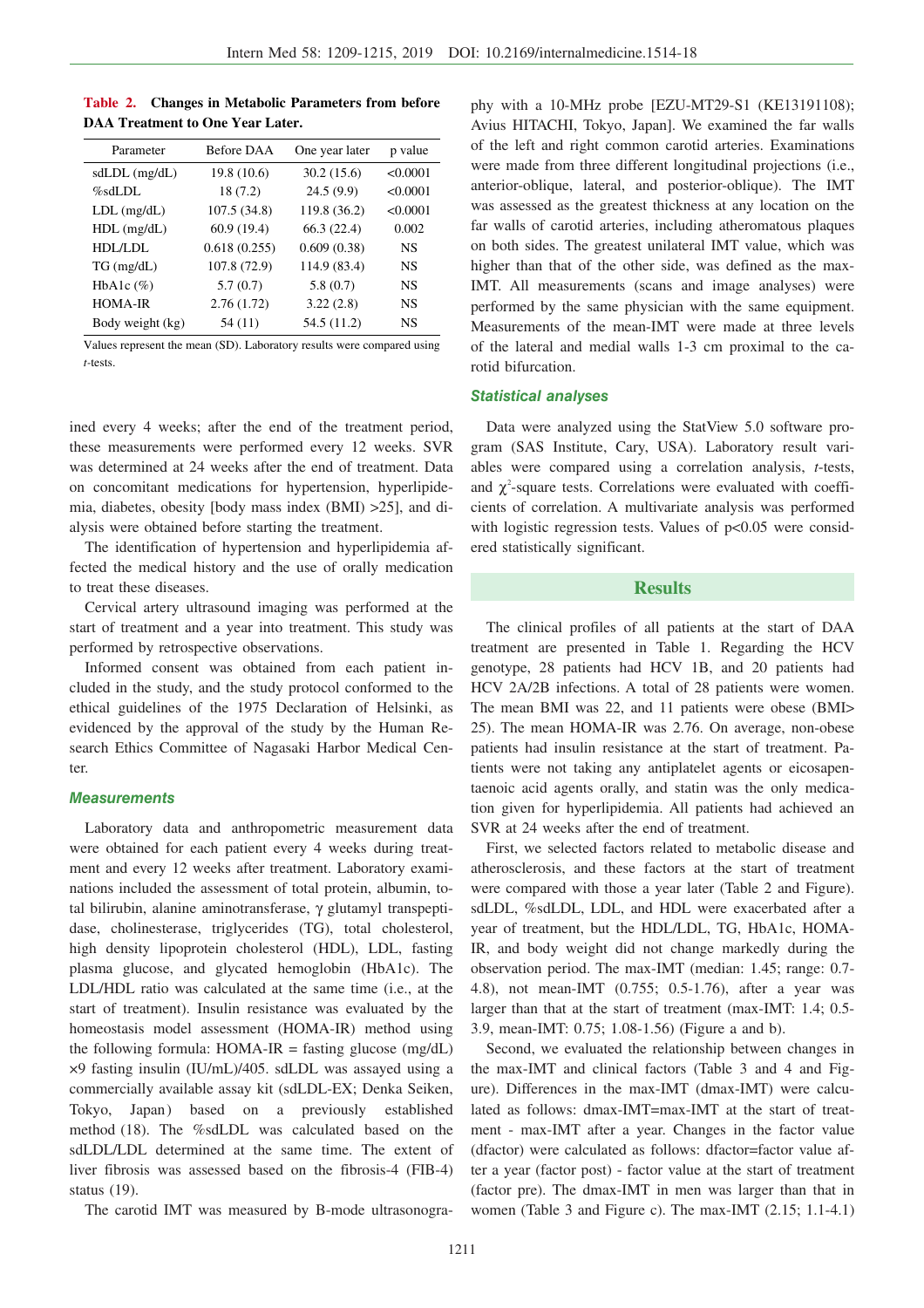

**Figure. Relationship between the changes in the IMT and clinical factors. The changes in the IMT were calculated by subtracting the IMT (mm) before treatment with DAAs from that after a year of treatment. Changes in diameters by 1 unit (0.1 mm) or more were indicated. Error bars represent SD. Differences between pre- and post-treatment values were evaluated by a** *t-***test, and values of p<0.05 were considered statistically significant. a: The max-IMT significantly increased a year after treat**ment compared to that at the start of treatment (p=0.0058). The Y-axis represents the max-IMT di**ameter (mm). b: The mean-IMT at the start of treatment did not differ markedly from that after a year. The Y-axis represents the mean-IMT diameter (mm). c: The max-IMT in men (M) was higher than that in women (F) at the start of treatment and a year later (p=0.04 and 0.0015, respectively), and the difference was significant when comparing values after a year with those at the start of treatment (p=0.0034). The difference in the max-IMT (dmax-IMT) was calculated as follows: dmax-IMT=max-IMT after a year - max-IMT at the start of treatment. The dmax-IMT was higher in men than in women (p=0.008). The Y-axis represents the max-IMT and dmax-IMT diameters (mm). d: The %sdLDL was calculated as follows: %sdLDL=sdLDL at the start of treatment/LDL at the start of treatment. The dmax-IMT in women with %sdLDL≥16% was higher than that in women with %sdLDL<16% (p=0.0154), and the dmax-IMT in men with %sdLDL<16% was higher than that in women with %sdLDL<16% (p=0.027). The numbers of women with %sdLDL≥16%, women with %sdLDL<16%, men with %sdLDL ≥16%, and men with %sdLDL<16% were 15, 13, 13, and 7, respectively. The Y-axis represents the dmax-IMT diameter (mm).**

in men after a year was higher than that at the start of treatment (1.75; 0.7-3.9), but the max-IMT in women did not change markedly during the observation period (pre: 1.3; 0.5-3.7, post: 1.215; 0.7-4.8) (Figure c). The HCV genotype, FIB-4, hypertension, hyperlipidemia, diabetes, obesity, and dialysis did not significantly affect the dmax-IMT. In addition, the dsdLDL in SOF/LDV [mean (standard deviation; SD): 10.86 (9.22)] was not significantly different from that in SOF/RBV [9.27 (4.78)] and DCV/ASV [1.87 (0.92)]. The

dsdLDL [mean (SD): 7.32 (5.53)] in patients with hyperlipidemia who used statins did not differ markedly from that in patients without hyperlipidemia [10.39 (8.92)]. A negative correlation was observed between the dHbA1c and dmax-IMT, but the HbA1c values at the start of treatment and a year later did not differ markedly. A positive correlation was observed between the %sdLDL at the start and a year later and the dmax-IMT, but the sdLDL at the start and a year later was only weakly correlated with the dmax-IMT (Ta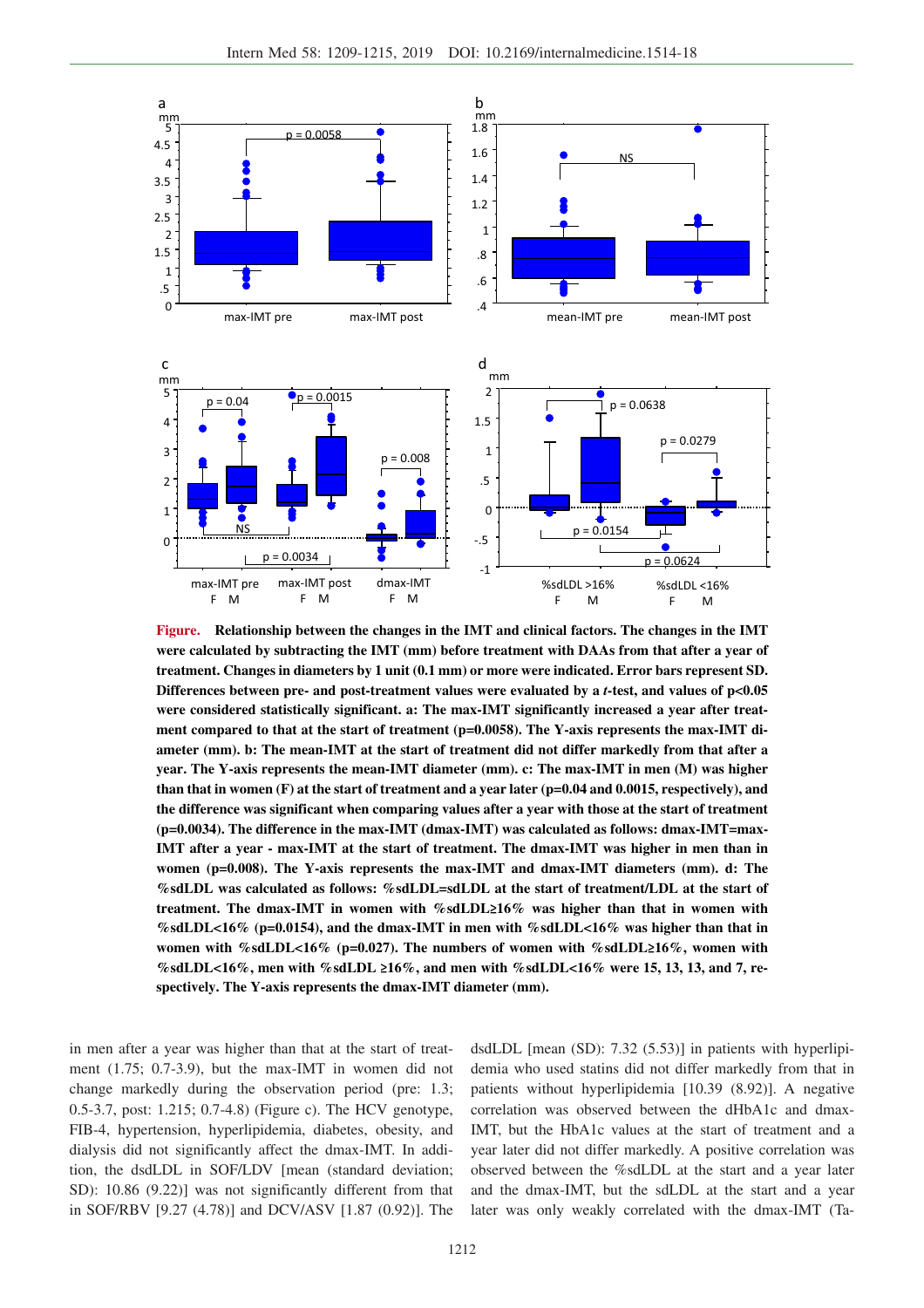ble 4). The LDL, HDL, HDL/LDL, TG, BMI, and HOMA-IR values were not correlated with the dmax-IMT.

Finally, we explored the effect of contributing factors on the dmax-IMT by a multilinear regression analysis (Table 5A) and multivariate logistic regression analyses (Table 5B). A positive correlation was observed between the % sdLDL at the start of treatment and the dmax-IMT, but the dHbA1c did not have any statistical relationship. Because the median %sdLDL was 16%, we divided the patients into those with %sdLDL<16% and  $\geq 16\%$ . The outcomes of patients with %sdLDL<16% at the start of treatment and male gender were evaluated by a logistic regression analysis (Table 5B). In uni- and multivariate analyses, both of these factors significantly contributed to the dmax-IMT.

In patients with %sdLDL $\geq 16\%$ , the dmax-IMT did not differ markedly between sexes [women: (median) 0; (range) -0.1-1.5, men: 0.4; -0.2-1.9]; however, the dmax-IMT in men  $(0.1; -0.1-0.6)$  was higher than that in women  $(-0.1;$ -0.67-0.1) with a %sdLDL<16%. The dmax-IMT in women with a %sdLDL $\geq$ 16% was higher than that in women with a %sdLDL<16%; however, the dmax-IMT in men remained unaltered (Figure d). Similarly, the dsdLDL [mean (SD): 15.1 (10.2)] in men with %sdLDL>16% was larger than in other groups [8.28 (7.39)] (p=0.0171).

**Table 3. Association between the Dmax-IMT and Each Clinical Factor.**

| Factors                | Mean $(SD)$                    | p value   |
|------------------------|--------------------------------|-----------|
| Women/Men              | 0.057(0.412)/0.465(0.623)      | 0.0089    |
| Genotype 1B/2A+2B      | 0.182(0.5)/0.455(0.723)        | <b>NS</b> |
| FIB-4 $(23.5/\leq3.5)$ | 0.116(0.53)/0.314(0.556)       | NS.       |
| Hypertension -/+       | 0.219(0.538)/0.236(0.563)      | NS.       |
| Hyperlipidemia -/+     | 0.189 (0.527)/0.492 (0.636)    | NS.       |
| Diabetes $-/-$         | 0.227(0.547)/0.225(0.591)      | NS.       |
| Obesity $-/-$          | 0.216(0.545)/0.264(0.563)      | NS.       |
| Dialysis $-/-$         | $0.23$ $(0.555)/0.22$ $(0.22)$ | NS.       |

dmax-IMT was calculated as follows: max-IMT at the start of treatment max-IMT after a year. Laboratory results were compared using *t-*tests.

# **Discussion**

In patients achieving an SVR after DAA treatment, the LDL, HDL, sdLDL, %sdLDL, and max-IMT increased a

**Table 4. The Relationship between the dmax-IMT and Clinical Factors.**

| Factors                      | R        | p value   |
|------------------------------|----------|-----------|
| $FIB-4$                      | $-0.207$ | <b>NS</b> |
| $LDLpre$ (mg/dL)             | 0.123    | NS        |
| LDLpost (mg/dL)              | 0.078    | <b>NS</b> |
| $dLDL$ (mg/ $dL$ )           | $-0.79$  | <b>NS</b> |
| $HDLpre$ (mg/dL)             | 0.067    | <b>NS</b> |
| HDLpost (mg/dL)              | 0.115    | <b>NS</b> |
| $dHDL$ (mg/ $dL$ )           | 0.107    | <b>NS</b> |
| HDL/LDLpre                   | $-0.028$ | <b>NS</b> |
| HDL/LDLpost                  | 0.04     | <b>NS</b> |
| dHDL/LDL                     | $-0.131$ | <b>NS</b> |
| $TGpre$ (mg/dL)              | 0.067    | <b>NS</b> |
| TGpost (mg/dL)               | $-0.005$ | <b>NS</b> |
| $dTG$ (mg/ $dL$ )            | $-0.077$ | NS        |
| HbA1cpre (%)                 | 0.24     | <b>NS</b> |
| HbA1cpost $(\%)$             | 0.071    | <b>NS</b> |
| dHbA1c $(\%)$                | $-0.328$ | 0.0224    |
| BMIpre $(kg/m2)$             | $-0.128$ | <b>NS</b> |
| BMIpost(kg/m <sup>2</sup> )  | $-0.057$ | NS        |
| $d$ BMI (kg/m <sup>2</sup> ) | 0.235    | <b>NS</b> |
| HOMA-IRpre                   | $-0.152$ | <b>NS</b> |
| <b>HOMA-IRpost</b>           | $-0.045$ | <b>NS</b> |
| dHOMA-IR                     | 0.049    | <b>NS</b> |
| sdLDLpre (mg/dL)             | 0.283    | 0.0539    |
| sdLDLpost (mg/dL)            | 0.281    | 0.0587    |
| $dsdLDL$ (mg/dL)             | 0.108    | <b>NS</b> |
| %sdLDLpre                    | 0.391    | 0.0062    |
| %sdLDLpost                   | 0.298    | 0.0441    |
| d%sdLDL                      | $-0.004$ | <b>NS</b> |

dfactor=the factor value after a year (post) - factor value at the start of treatment (pre). Laboratory results were compared using a correlation analysis.

#### **Table 5. Uni- and Multivariate Analyses of Changes in the dmax-IMT.**

| А.             |             |                 |               |               |              |         |
|----------------|-------------|-----------------|---------------|---------------|--------------|---------|
|                | Uni-variate |                 |               | Multi-variate |              |         |
|                |             | β               | p value       | B             |              | p value |
| %sdLDLpre      |             | 0.391           | 0.0066        |               | 0.334        | 0.0189  |
| dHbA1c $(\%)$  |             | $-0.328$        | 0.0229        |               | $-0.254$     | 0.071   |
| <b>B.</b>      |             |                 |               |               |              |         |
|                | Uni-variate |                 | Multi-variate |               |              |         |
|                | Odds ratio  | 95% CI          | p value       | Odds ratio    | 95% CI       | p value |
| $\%$ sdLDL<16% | 0.081       | $0.009 - 0.698$ | 0.02          | 0.074         | 0.008-0.698  | 0.02    |
| Gender M       | 6.818       | 1.542-30.157    | 0.01          | 7.528         | 1.485-38.165 | 0.01    |

Multivariate analyses were performed with a multiple linear regression analysis (A) and logistic regression tests (B).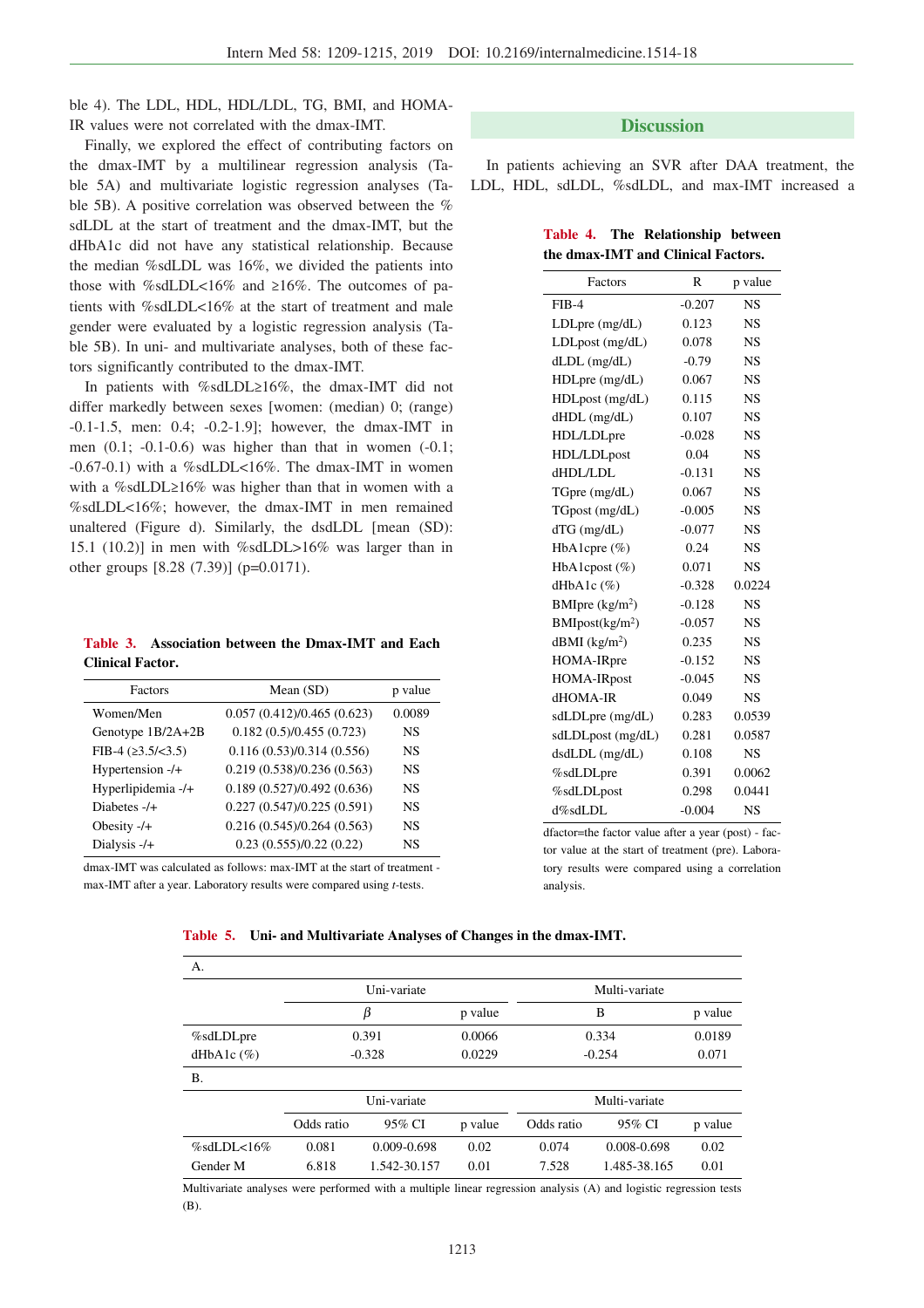year after starting treatment. However, the HOMA-IR, body weight, and TG level remained unaltered. An elevated max-IMT was associated with a %sdLDL≥16% at the start of treatment and male gender. After a year of such treatment, the atherosclerosis status should be evaluated in patients achieving an SVR.

The clearance of HCV by interferon-based therapy or treatment with any DAA is accompanied by an elevation in the serum LDL level (10-15, 20), indicating a risk of coronary (11) and metabolic diseases (20); however, patients with SVR exhibit decreased extrahepatic mortality due to cardiovascular diseases after interferon-based therapy (8, 9). Interferon-based and DAA treatments differ with respect to the period of treatment, adverse effects, and SVR rate. Because the duration of interferon-based treatment is long and because such therapy causes severe adverse effects, the serum total cholesterol decreases in the treatment period (11). However, after DAA treatment, the serum LDL decreases in the early treatment period (12); thus, the elevation in the LDL level is greater after DAA treatment than after interferon-based therapy. In addition, a high serum LDL level before treatment may be a significant prognostic indicator for the treatment outcome in patients with chronic HCV infection, particularly in those with genotype 1 and 2 infections (21). In contrast, no association between SVR and the pre-treatment lipid profile has been reported for DAA therapy (1-3). Nevertheless, it has been reported that HCV is associated with atherosclerosis (22-24). Effective HCV clearance may prevent atherosclerosis; however, the elevation in the LDL level must be evaluated in the future.

In addition to an increase in the LDL level after a year of starting treatment, the sdLDL and %sdLDL were also elevated in the present study. The association between HCV clearance and sdLDL has not been evaluated previously. Patients with non-alcoholic fatty liver disease had increased levels of sdLDL and %sdLDL, and *ex vivo* studies showed that these patients exhibited increased sensitivity of hepatic TG levels and cholesterol synthesis to insulin (25). Central obesity with hypertriglyceridemia is associated with high hepatic lipase activity that leads to the formation of proatherogenic sdLDL (26). In addition, HCV inhibits hepatic TG lipase production in hepatocytes, thereby elevating the TGrich LDL level (27). sdLDL concentrations predict the risk for coronary heart disease (28) and exacerbation of the IMT (29). The change in the IMT in diabetes patients has been predicted by the comparison of the sdLDL level at baseline to that after two years (26). Consistent with previous reports, HCV-induced sdLDL production by hepatic TG lipase before DAA treatment and increased %sdLDL at the start of treatment were associated with an increased IMT after a year. However, while it has been reported that changes in the sdLDL are related to obesity, TG, and insulin resistance (25, 26, 29), the body weight, TG, and insulin resistance remained unaltered after a year of treatment in the present study despite an elevated sdLDL level. The association of the elevated sdLDL level and HCV clearance must

be evaluated, and the IMT in patients with  $\%$ sdLDL $\geq$ 16% at the start of DAA treatment must be evaluated a year after starting DAA treatment.

Men are more prone to an exacerbated dmax-IMT than women. It has been reported that carotid plaque formation is associated with men, but sex does not affect the association between the HCV core protein and carotid atherosclerosis (30). Men with sdLDL levels in the high quartile were found to have diabetes, hypertension, and metabolic syndrome (28). In patients treated with interferon-based therapy, a rebound increase in the LDL and total cholesterol levels was not associated with sex (11); however, the IMT in men treated with DAAs must be evaluated after one year of DAA treatment. The max-IMT in men at the start of treatment was higher than that in women (Figure c). According to the clinical features shown in Table 1, the ALT value in men was higher than that in women only at the start of treatment (mean value in men, 63.35 and in women, 35.75; p=0.025). There was no marked difference between men and women regarding the demographic and clinical features except for the max-IMT and the serum ALT level at the start of treatment. Sex-related differences in the IMT after DAA treatment should also be examined in the future.

This study had a relatively short observation period and included a small patient sample size. Thus, the long-term changes in sdLDL and IMT must be observed in another study. Because the sdLDL and IMT values were exacerbated after a year of DAA treatment, atherosclerosis, including cardio- and cerebrovascular diseases, must also be evaluated in patients achieving an SVR at least one year after starting DAA treatment.

#### **The authors state that they have no Conflict of Interest (COI).**

#### **References**

- **1.** Kumada H, Suzuki Y, Ikeda K, et al. Daclatasvir plus asunaprevir for chronic HCV genotype 1b infection. Hepatology **59**: 2083- 2091, 2014.
- **2.** Mizokami M, Yokosuka O, Takehara T, et al. Ledipasvir and sofosbuvir fixed-dose combination with and without ribavirin for 12 weeks in treatment-naive and previously treated Japanese patients with genotype 1 hepatitis C: an open-label, randomised, phase 3 trial. Lancet. Infect. Dis. **15**: 645-653, 2015.
- **3.** Omata M, Nishiguchi S, Ueno Y, et al. Sofosbuvir plus ribavirin in Japanese patients with chronic genotype 2 HCV infection: an open-label, phase 3 trial. J Viral Hepat **21**: 762-768, 2014.
- **4.** Waziry R, Hajarizadeh B, Grebely J, et al. Hepatocellular carcinoma risk following direct-acting antiviral HCV therapy: a systematic review, meta-analyses, and meta-regression. J Hepatol **67**: 1204-1212, 2017.
- **5.** Flemming JA, Kim WR, Brosgart CL, Terrault NA. Reduction in liver transplant wait-listing in the era of direct-acting antiviral therapy. Hepatology **65**: 804-812, 2016.
- **6.** Nahon P, Bourcier V, Layese R, et al. Eradication of hepatitis c virus infection in patients with cirrhosis reduces risk of liver and non-liver complications. Gastroenterology **152**: 142-156.e2, 2017.
- **7.** Arase Y, Suzuki F, Suzuki Y, et al. Sustained virological response reduces incidence of onset of type 2 diabetes in chronic hepatitis